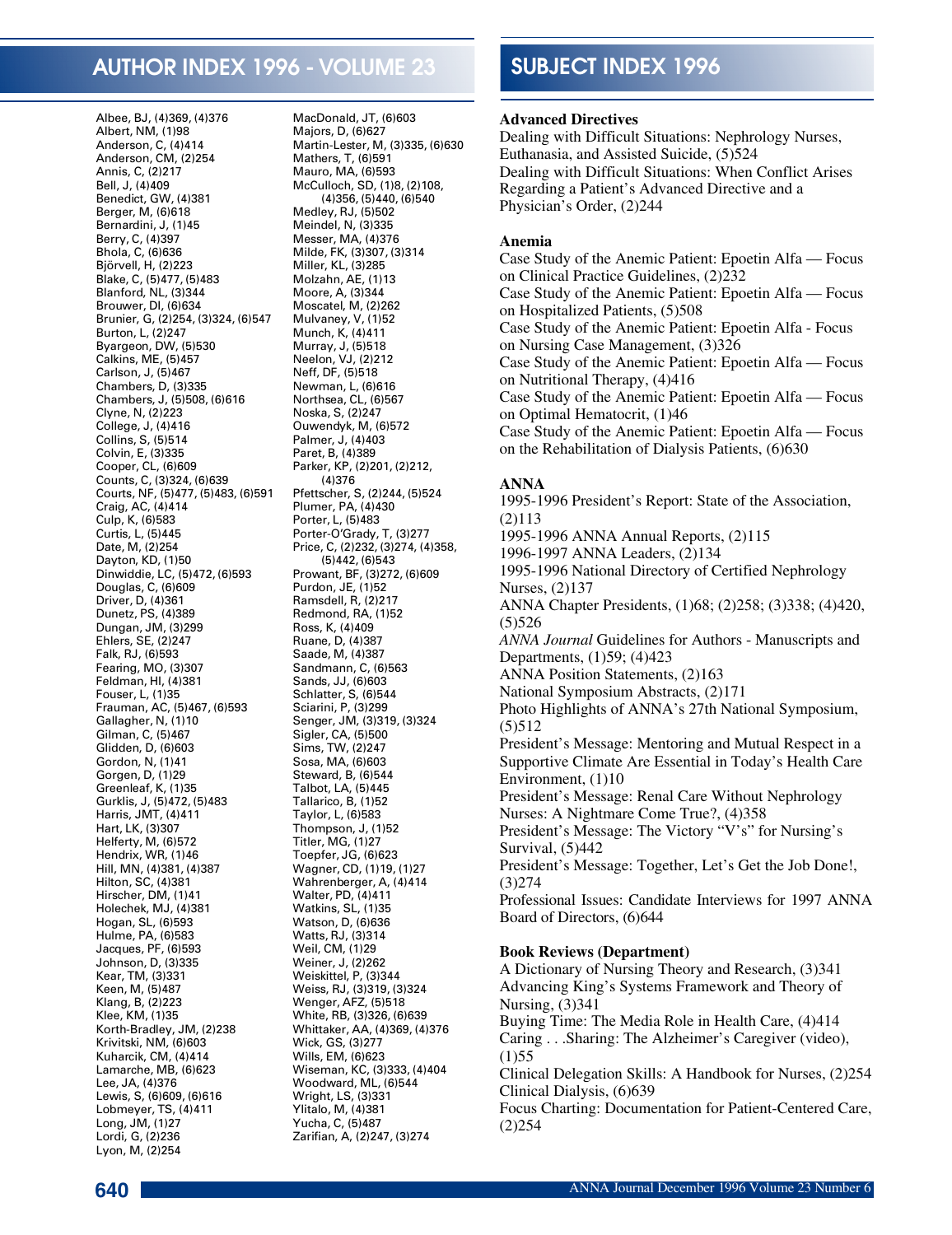Foundation of Nursing Theory, (3)341 Govoni & Hayes Drugs and Nursing Implications, (2)254 Handbook of Multicultural Counseling, (5)518 Healing Through Communication: The Practice of Caring, (4)414 Hypertension in the Elderly, (2)254 Innovative Teaching Strategies in Nursing, (3)341 Instructions for Patients, (1)55 Interpretive Phenomonology: Embodiment, Caring, and Ethics in Health and Illness, (5)518 Living Without Kidneys, (1)55 Qualitative Research Methods for Health Professionals, (5)518 Reengineering Nursing and Health Care: The Handbook for Organizational Transformation, (4)414 The Handbook of Dialysis Access, (6)644 The Nurse as Executive, (4)414 The Textbook of Peritoneal Dialysis, (1)55

### **Calendar of Events (Department)**

Calendar of Events: (1)57 Calendar of Events: (2)256 Calendar of Events: (3)343 Calendar of Events: (4)426 Calendar of Events: (5)523

### **Case Study (Department)**

Case Study: A Unique Summer Camp Experience for an Adolescent with End Stage Renal Disease, (4)403 Case Study: CMV Pneumonia After Renal Transplant,  $(5)500$ 

Case Study: Family Circumstances That Influence Plans for Home Peritoneal Dialysis, (1)41 Case Study: MRSA, Hypercoagulability and Hemodialysis Vascular Access Failures: A Case Study, (6)623 Case Study: Pregnancy Complicating the Nursing Care of a Teenager With Chronic Renal Failure, (2)236 Case Study: Transient Hepatitis B Antigenemia in Hemodialysis Patients Following Hepatitis B Vaccination, (3)331

# **Clinical Consult (Department)**

Clinical Consult: Appropriate Nursing Care For Hemodialysis Patients With Uncomplicated Hypotensive Events, (4)404

Clinical Consult: Bacterial Growth in BiCart® Columns After Use in Routine Patient Treatment, (5)502

Clinical Consult: Heparinization Schedule for PD Catheter Not in Use, (1)45

Clinical Consult: Infection Control Measures Used to Prevent Spread of Drug-Resistant Organisms in Chronic Hemodialysis Units, (3)333

Clinical Consult: Protein Binding of Drugs During Dialysis, (2)238

Clinical Consult: Use of Sterile Dressings Over Needle Cannulation Sites, (6)634

### **Critique to Practice: Facilitating Research-Based Practice (Department)**

Coping Strategies and Styles of Hemodialysis Patients by Gender, (5)483

Dream Content and Subjective Sleep Quality in Stable

Patients on Chronic Dialysis, (2)212 Factors Influencing a Patient's Selection of a Dialysis Treatment Modality, (4)376 Family Needs of Chronic Hemodialysis Patients: A Comparison of Perceptions of Nurses and Families, (1)27 Geriatric Hemodialysis Patients: A Comparative Study of Vascular Access, (6)591 Hematologic and Erythropoietin Responses to Iron Dextran in the Hemodialysis Environment, (3)324 Nursing Practice Related to Peritoneal Catheter Exit Site Care and Infections, (6)616 Rehabilitation and Social and Adaptive Development of Young Renal Transplant Recipients, (5)472 Risk of Foot Complications in Long-Term Diabetic Patients With and Without ESRD: A Preliminary Study, (4)387 Sexuality and Fertility Concerns of Dialysis Patients, (3)314

### **Dealing with Difficult Situations (Department)**

Dealing with Difficult Situations: Nephrology Nurses, Euthanasia, and Assisted Suicide, (5)524 Dealing with Difficult Situations: When Conflict Arises Regarding a Patient's Advanced Directive and a Physician's Order, (2)244

# **Diabetes**

Diabetes Insipidus, (3)285 Risk of Foot Complications in Long-Term Diabetic Patients With and Without ESRD: A Preliminary Study, (4)387

### **From the Editor (Department)**

From the Editor: Despite High-Tech Changes, Writing Is Not a Dying Art Form, (2)108 From the Editor: Every Patient Deserves a Nurse: Educating the Public, (5)440 From the Editor: Planning Ahead: A Changing of the Guard on the *ANNA Journal* Editorial Board, (4)356 From the Editor: Writing Resources: Additions to the Journal, (1)8 Guest Editorial - Smoking Cessation Clinical Practice Guideline: Implications for Nephrology Nurses, (3)272

### **Hemodialysis**

A Holistic Protocol for Management of Fluid Volume Excess in Hemodialysis Patients, (3)299 Care of the Hemodialysis Patients With a New Permanent Vascular Access: Review of Assessment and Teaching, (6)547 Case Study: Transient Hepatitis B Antigenemia in Hemodialysis Patients Following Hepatitis B Vaccination, (3)331 Clinical Consult: Appropriate Nursing Care For Hemodialysis Patients With Uncomplicated Hypotensive Events, (4)404 Clinical Consult: Infection Control Measures Used to

Prevent Spread of Drug-Resistant Organisms in Chronic Hemodialysis Units, (3)333

Coping Strategies and Styles of Hemodialysis Patients by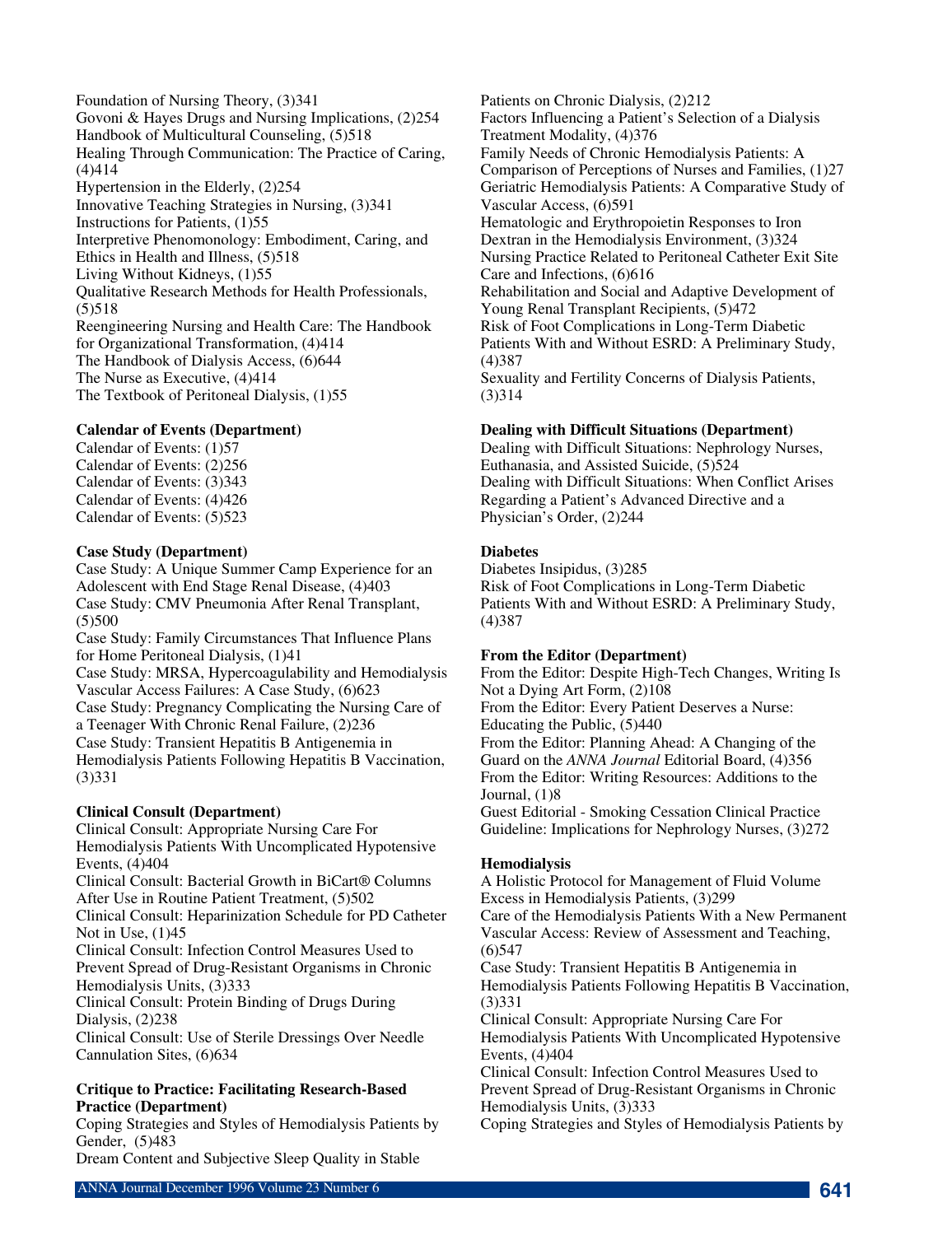#### Gender, (5)477 Detecting Hemodialysis Vascular Access Stenosis: A Tracking Tool, (4)397 Family Needs of Chronic Hemodialysis Patients: A Comparison of Perceptions of Nurses and Families, (1)19 Geriatric Hemodialysis Patients: A Comparative Study of Vascular Access, (6)583 Hematologic and Erythropoietin Responses to Iron Dextran in the Hemodialysis Environment, (3)319

The Role of Nephrology Nurses in Training Hemodialysis Patient Care Technicians, (4)389

# **Interviews**

Integrating Research and Practice for Optimal Clinical Outcomes: An Interview With Tim Porter-O'Grady, (3)277 Professional Issues: Candidate Interviews for 1997 ANNA

Board of Directors, (6)644

**Journal Club (Department)** Journal Club: Adolescents and Chronic Illness, (4)411 Journal Club: Compliance Issues, (5)514 Journal Club: Customer Service, (3)335 Journal Club: Organ Donor Issues, (2) 247 Journal Club: Substance Abuse in Nephrology Patients,  $(1)52$ Journal Club: Vascular Access Update, (6)636

# **Legislative Issues**

Case Study of the Anemic Patient: Epoetin Alfa — Focus on Clinical Practice Guidelines, (2)232 Guest Editorial - Smoking Cessation Clinical Practice Guideline: Implications for Nephrology Nurses, (3)272 Professional Issues: Implementing the Nurse Practitioner in ESRD Facilities Through Involvement in State Legislation: The Texas Model, (4)430

# **Letters to the Editor (Department)**

Letters to the Editor: (1)58 Letters to the Editor: (2)110 Letters to the Editor: (6)544

### **Medication Review (Department)**

Medication Review: Calcium Acetate: A Choice for Phosphate Management, (1)50 Medication Review: Mycophenolate Mofetil, (4)409 Medication Review: Thrombolytic Therapy with Urokinase, (6)627

### **Nephrology Nursing**

Dealing with Difficult Situations: Nephrology Nurses, Euthanasia, and Assisted Suicide, (5)524

President's Message: Mentoring and Mutual Respect in a Supportive Climate Are Essential in Today's Health Care Environment, (1)10

President's Message: Together, Let's Get the Job Done!, (3)274

President's Message: Renal Care Without Nephrology Nurses: A Nightmare Come True?, (4)358 President's Message: The Victory "V's" for Nursing's Survival, (5)442 Professional Issues: Divided We Fall: The Danger of Alienating Non-BSN Nephrology Nurses, (5)530

## **New Products (Department)**

New Products: (2)240 New Products: (5)506

# **Pathophysiology Reviews (Series)**

Diabetes Insipidus, (3)285 Pathophysiology of Congestive Heart Failure in ESRD, (5)457

# **Patient Education**

Changing to a Caring Paradigm for Teaching and Learning,  $(1)13$ From the Editor: Every Patient Deserves a Nurse: Educating the Public, (5)440 Losses, Maintenance, and Recruitment of Patients in a Peritoneal Dialysis Home Training Program, (1)29 Patient Education: A Continuing Repetitive Process, (2)217

# **Pediatric Nephrology**

Case Study: A Unique Summer Camp Experience for an Adolescent with End Stage Renal Disease, (4)403 Case Study: Family Circumstances That Influence Plans for Home Peritoneal Dialysis, (1)41 Continuous Venovenous Hemofiltration With and Without Dialysis in Pediatric Patients, (1)35 Journal Club: Adolescents and Chronic Illness, (4)411 Rehabilitation and Social and Adaptive Development of Young Renal Transplant Recipients, (5)467

### **Peritoneal Access**

Nursing Practice Related to Peritoneal Catheter Exit Site Care and Infections, (6)609 Performing CAPD Independently With One Hand Using an Assist Device, (6)618

### **Peritoneal Dialysis**

Case Study: Family Circumstances That Influence Plans for Home Peritoneal Dialysis, (1)41 Clinical Consult: Heparinization Schedule for PD Catheter Not in Use, (1)45 Losses, Maintenance, and Recruitment of Patients in a Peritoneal Dialysis Home Training Program, (1)29 Performing CAPD Independently With One Hand Using an Assist Device,(6)618

### **Pharmacology**

Case Study of the Anemic Patient: Epoetin Alfa — Focus on Clinical Practice Guidelines, (2)232 Case Study of the Anemic Patient: Epoetin Alfa — Focus on Hospitalized Patients, (5)508 Case Study of the Anemic Patient: Epoetin Alfa - Focus on Nursing Case Management, (3)326 Case Study of the Anemic Patient: Epoetin Alfa — Focus on Nutritional Therapy, (4)416 Case Study of the Anemic Patient: Epoetin Alfa — Focus